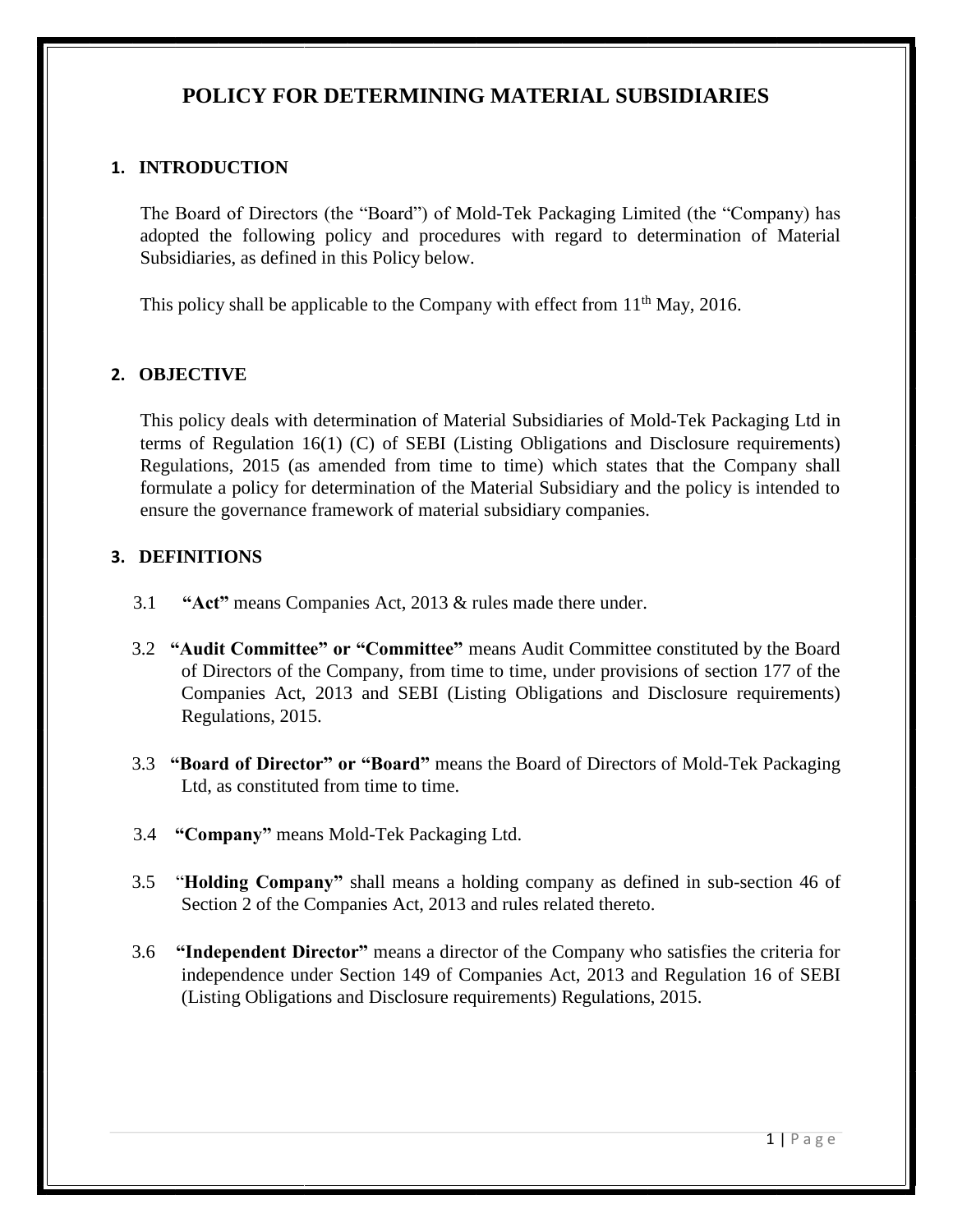3.7 **"Material Subsidiary"** – shall mean a subsidiary, whose income or net worth exceeds 10% (w.e.f. 1.4.2019) percent of the consolidated income or net worth respectively, of the listed entity and its subsidiaries in the immediately preceding accounting year.

Explanation. - The listed entity shall formulate a policy for determining 'material' subsidiary.

- 3.8 **"Subsidiary Company"** shall mean a subsidiary as defined under Section 2(87) of the Companies Act, 2013 and rules related thereto.
- 3.9 **"Significant transaction or arrangement**" shall mean any individual transaction or arrangement that exceeds or is likely to exceed 10% of the total revenues or total expenses or total assets or total liabilities, as the case may be, of the material unlisted subsidiary for the immediately preceding accounting year.

## **4. CRITERIA FOR DETERMINING MATERIAL SUBSIDIARY**

A subsidiary shall be considered as a Material Subsidiary, if any of the following conditions are satisfied:

- I. If the income of the subsidiary exceeds 10% of the consolidated income of the Company in the immediately preceeding accounting year; or
- II. If the networth of the Subsidiary exceeds 10% of the consolidated networth of the Company in the immediately preceeding accounting year.

## **5. PROVISION WITH REGARD TO SUBSIDIARY COMPANIES**

- 5.1 One Independent Director on the Board of Directors of the Company shall be a director on the Board of Directors of material non-listed Indian Subsidiary Company.
- 5.2 The Audit Committee of the company shall review the financial statements, in particular the investments made by the unlisted subsidiary company.
- 5.3 The minutes of the Board meetings of the unlisted subsidiary company shall be placed at the Board meeting of the listed company.
- 5.4 The management of the unlisted subsidiary shall periodically bring to the attention of the Board of Directors of the company, a statement of all significant transactions  $\&$ arrangements entered into by the unlisted subsidiary company;
- 5.5 Subsidiary company shall not either by its own or through its nominees, holds any shares in its holding company  $\&$  no holding company shall allot or transfer its shares to any of its subsidiary companies & any such allotment or transfer of shares of a company to its subsidiary company shall be void.